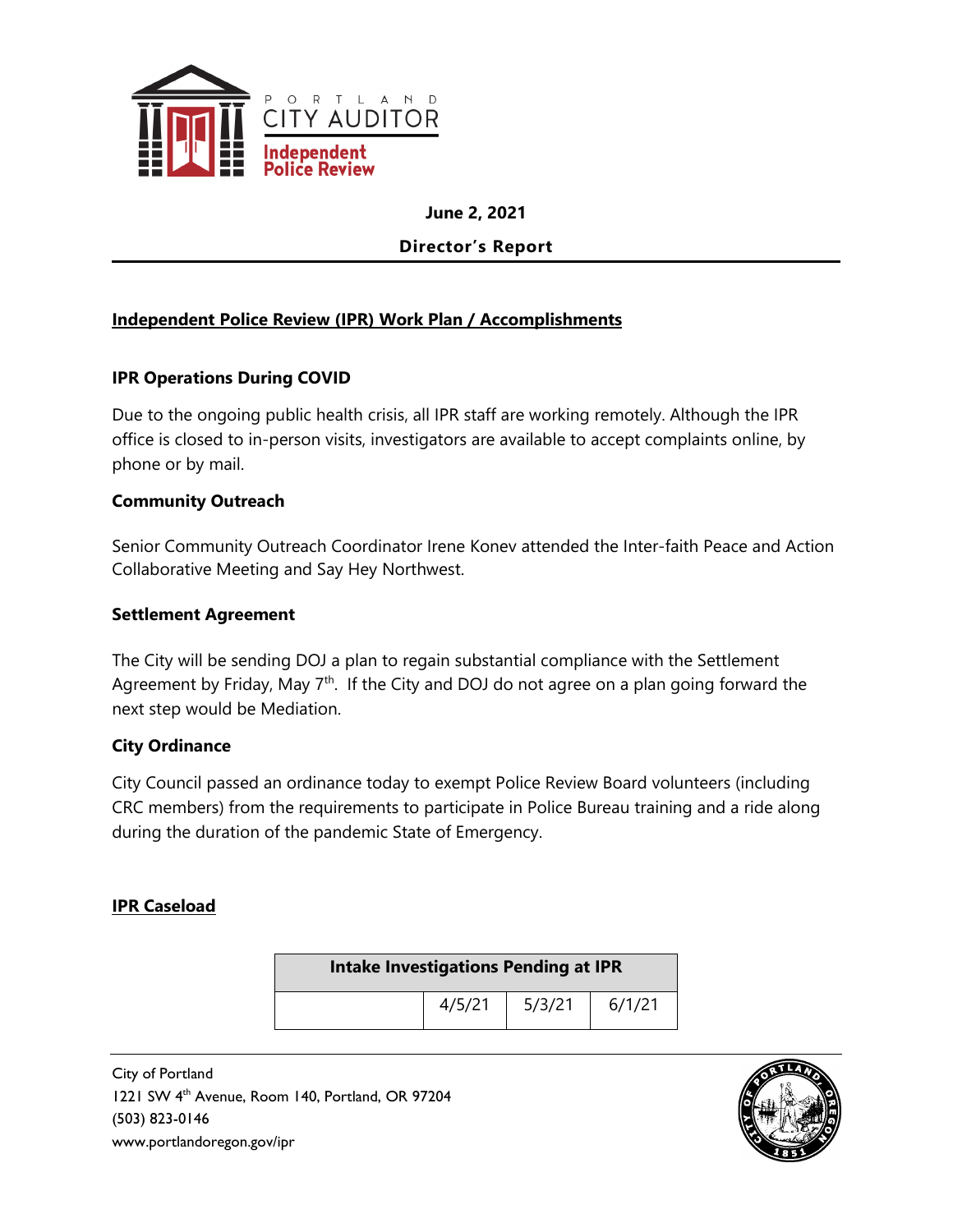| Number of cases | 16       | 17       | 10          |
|-----------------|----------|----------|-------------|
| Median Case Age | 53 days  | 27 days  | $25.5$ days |
| Oldest Case Age | 144 days | 116 days | 109 days    |

| <b>Current IPR Independent</b><br><b>Investigations</b> |               |                    |  |  |
|---------------------------------------------------------|---------------|--------------------|--|--|
|                                                         | Date Reported | <b>Case Number</b> |  |  |
| 1                                                       | 9/22/20       | 2020-B-0054        |  |  |
| $\overline{2}$                                          | 6/8/20        | 2020-C-0117        |  |  |
| 3                                                       | 6/9/20        | 2020-C-0125        |  |  |
| 4                                                       | 6/10/20       | 2020-C-0137        |  |  |
| 5                                                       | 6/14/20       | 202-C--0155        |  |  |
| 6                                                       | 7/7/20        | 2020-C-0207        |  |  |
| 7                                                       | 7/16/20       | 2020-C-0209        |  |  |
| 8                                                       | 8/9/20        | 2020-C-0220        |  |  |
| 9                                                       | 9/16/20       | 2020-C-0267        |  |  |
| 10 <sup>1</sup>                                         | 9/28/20       | 2020-C-0276        |  |  |
| 11                                                      | 9/30/20       | 2020-C-0289        |  |  |
| 12                                                      | 2/11/21       | 2021-B-0006        |  |  |
| 13                                                      | 4/9/21        | 2021-C-0061        |  |  |

#### **Police Bureau Caseload**

\* Median age includes the time the cases were pending at IPR before being referred to Internal

Affairs.

| $\sim$<br>$\overline{\phantom{0}}$<br>$\sim$ $\sim$ | $\sim$<br><br>$\rightarrow$ $\rightarrow$ $\rightarrow$<br>- | <br>$\cdot$ , $\cdot$ . |
|-----------------------------------------------------|--------------------------------------------------------------|-------------------------|
|                                                     |                                                              |                         |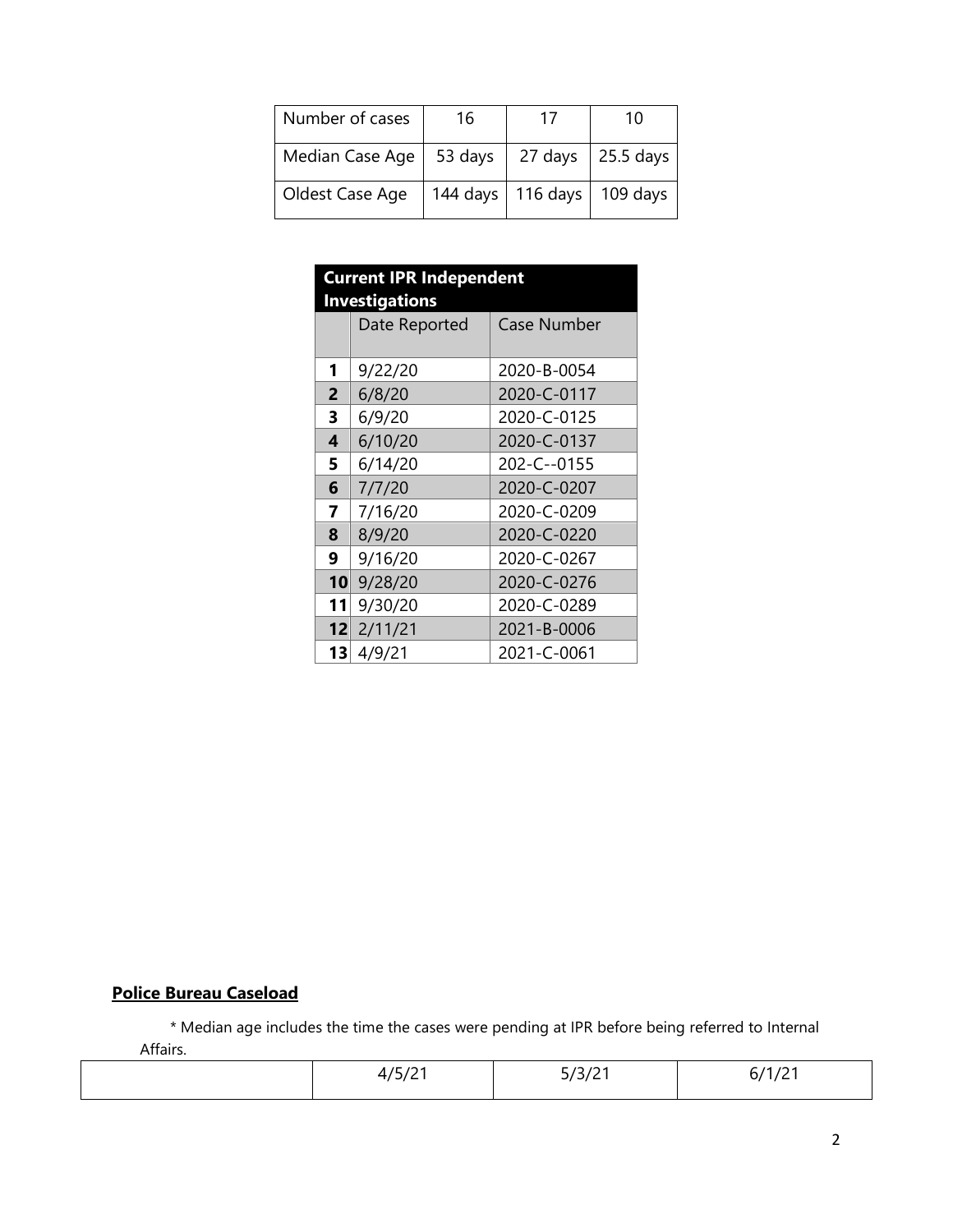| Cases under investigation at                     | 29               | 28               | 25               |  |
|--------------------------------------------------|------------------|------------------|------------------|--|
| <b>Internal Affairs</b>                          | (23 Community, 6 | (22 Community, 6 | (19 Community, 6 |  |
|                                                  | Bureau)          | Bureau)          | Bureau)          |  |
| Median Age                                       | 71 days          | 75.5 days        | 52 days          |  |
| Oldest Case (non-<br>O(S)                        | 283 days         | 311 days         | 339 days         |  |
| Cases awaiting assignment<br>at Internal Affairs | 1                | 4                | 1                |  |
| Median Age                                       | 138              | 14               | 47               |  |
| Oldest Case                                      | 138              | 49               | 47               |  |
| <b>Ongoing Supervisory</b><br>Investigations     | 6                | $\overline{3}$   | $\overline{4}$   |  |
| Median Age                                       | 118 days         | 34 days          | 24 days          |  |
| Oldest Case                                      | 241 days         | 221 days         | 72 days          |  |

## **Status of Officer-involved Shootings and In-Custody Death Investigations**

|    | <b>INCIDENT</b><br><b>DATE</b> | <b>CASE</b>   | <b>SUBJECT</b> | <b>OFFICER(S)</b>                                 | <b>IA INV</b>   | <b>IPR NOTES</b>  |
|----|--------------------------------|---------------|----------------|---------------------------------------------------|-----------------|-------------------|
| 11 | 1/2/19                         | $19 - B - 01$ | Ruiz           | Robert                                            | R Smith, Rhodes | <b>Debriefing</b> |
| 2  | 12/24/20                       | $20 - B - 66$ | Dahlen         | Pierce                                            | Holmgren, Stout | <b>Training</b>   |
| 3  | 3/31/21                        | $21 - B - 15$ | Tran           | Asheim, Faris,<br>Clifton, Ossenkop,<br>McConnell | Holmgren, Stout | Investigation     |
| 4  | 4/16/21                        | $21 - B - 16$ | Delgado        | Delong, Smith,<br>Wuthrich                        | <b>Rhodes</b>   | Investigation     |
| 5  | 5/22/21                        | $21 - B - 19$ | Carr           | <b>Marrs</b>                                      | Cass            | Investigation     |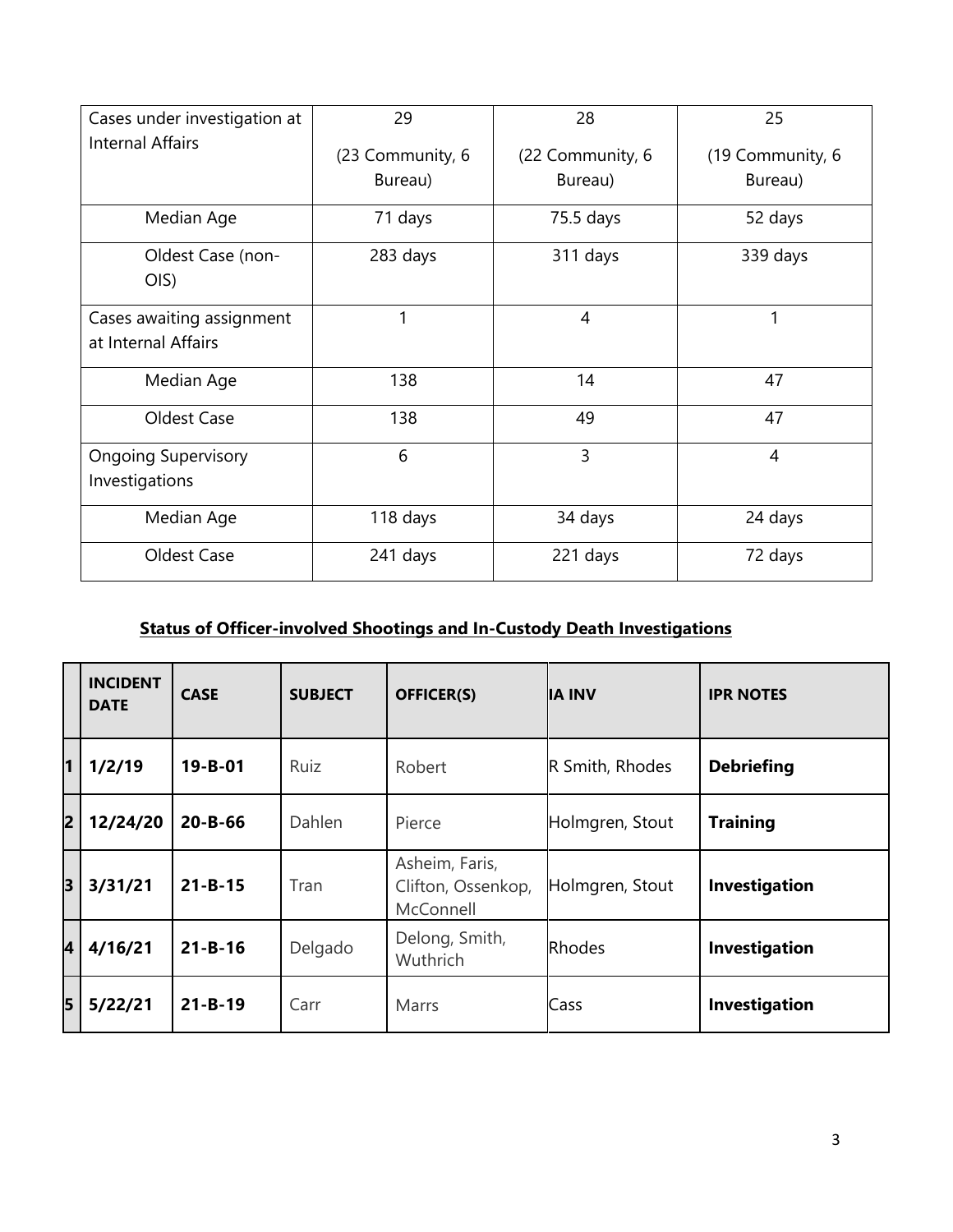### **Case Status for Protest-Related Complaints 5/29/20 to 6/1/21**

| <b>Case Handling</b>                  | Count |
|---------------------------------------|-------|
| <b>Internal Affairs Investigation</b> | 58    |
| <b>Administrative Closure</b>         | 44    |
| No Misconduct Alleged                 | 13    |
| Complainant Unavailable               | 10    |
| Lack of Investigative Merit           | 8     |
| Not a PPB Officer                     | 6     |
| Unidentified Employee                 | 5     |
| <b>Third Party Complaint</b>          | 1     |
| Other Judicial Remedy                 | 1     |
| <b>IPR Investigation</b>              | 24    |
| <b>Precinct Referral</b>              | 2     |
| <b>Supervisory Investigation</b>      | 2     |
| <b>Intake Ongoing</b>                 |       |
| Total                                 | 131   |

# **Total Allegations from Protest-Related Complaints 5/29/20 to 6/1/21**

|                                               | <b>Bureau</b><br><b>Initiated</b> | <b>Citizen</b><br><b>Initiated</b> | <b>Total</b>   |
|-----------------------------------------------|-----------------------------------|------------------------------------|----------------|
| <b>Force</b>                                  |                                   | 136                                | 136            |
| Impact munition                               |                                   | 37                                 | 37             |
| Hands/feet/knees                              |                                   | 23                                 | 23             |
| Take down or other impact                     |                                   | 21                                 | 21             |
| Striking instrument - baton, flashlight, etc. |                                   | 18                                 | 18             |
| Aerosol                                       |                                   | 15                                 | 15             |
| Other - Force                                 |                                   | 13                                 | 13             |
| Firearm - pointed                             |                                   | 4                                  | 4              |
| <b>Force Reporting</b>                        |                                   | $\overline{c}$                     | $\overline{c}$ |
| Taser                                         |                                   |                                    |                |
| Vehicle                                       |                                   |                                    |                |
| Restraints - handcuffs, hobbles, etc.         |                                   |                                    |                |
| <b>Conduct</b>                                |                                   | 72                                 | 72             |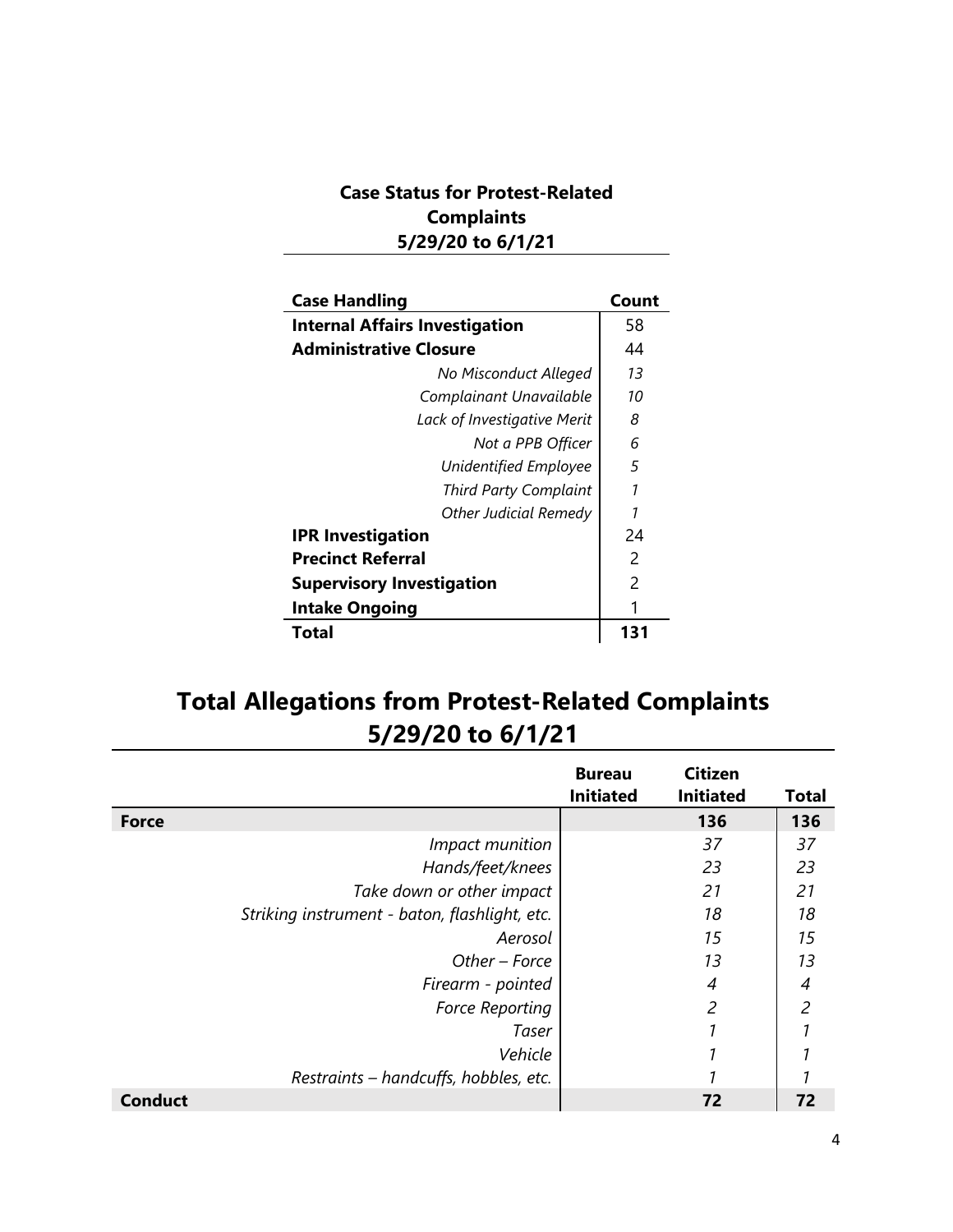| Other - Conduct                                      |                         | 23                  | 23                       |
|------------------------------------------------------|-------------------------|---------------------|--------------------------|
| Arrest/Cite - unjustified/improper                   |                         | 18                  | 18                       |
| Vehicle operation - improper on-duty                 |                         | 10                  | 10                       |
| Unprofessional conduct - on-duty                     |                         | 9                   | 9                        |
| Search or seizure - improper                         |                         | 4                   | $\overline{\mathcal{A}}$ |
| Unlawful conduct - other                             |                         | $\overline{c}$      | $\overline{c}$           |
| Unlawful conduct - theft                             |                         | $\boldsymbol{\eta}$ | $\overline{1}$           |
| Coercion/intimidation/threats                        |                         | $\boldsymbol{\eta}$ | 1                        |
| Untruthfulness                                       |                         | 1                   | 1                        |
| Sexual conduct - improper                            |                         | 1                   | 1                        |
| Authority - beyond the scope                         |                         | 1                   | 1                        |
| Stop/Contact - unjustified/improper                  |                         | 1                   | 1                        |
| <b>Procedure</b>                                     | $\boldsymbol{4}$        | 30                  | 34                       |
| Other - Procedure                                    | 1                       | 9                   | 10                       |
| <b>Force Reporting</b>                               | $\overline{3}$          | 6                   | 9                        |
| Action or assistance - inadequate                    |                         | 5                   | $\frac{5}{5}$            |
| Property - mishandled/lost/damaged                   |                         | 5                   |                          |
| Report/receipts/notes -                              |                         |                     |                          |
| inaccurate/incomplete/unsatisfactory                 |                         | $\overline{c}$      | $\overline{c}$           |
| Medical Aid - failure to provide/inadequate response |                         | $\overline{c}$      | $\overline{c}$           |
| Miranda warning-failure to provide                   |                         | 1                   | 1                        |
| <b>Courtesy</b>                                      |                         | 10                  | 10                       |
| Rude behavior or language                            |                         | 5                   | 5                        |
| Other - Courtesy                                     |                         | $\overline{c}$      | $\overline{c}$           |
| Demeaning/Defaming conduct                           |                         | $\overline{c}$      | $\overline{c}$           |
| Profanity/Profane gestures                           |                         | $\boldsymbol{\eta}$ | $\boldsymbol{\eta}$      |
| <b>Control</b>                                       |                         | 8                   | 8                        |
| Other - Control                                      |                         | 5                   | 5                        |
| Control hold/technique                               |                         | $\overline{c}$      | $\overline{c}$           |
| Handcuffing                                          |                         | 1                   | $\mathcal{I}$            |
| <b>Disparate Treatment</b>                           |                         | 6                   | 6                        |
| Disparate Tx - race/ethnicity                        |                         | 3                   | 3                        |
| Disparate $Tx$ – sexual orientation/identity         |                         | $\mathfrak{p}$      | $\mathfrak{S}$           |
| Disparate $Tx - ability$                             |                         | 1                   | 1                        |
| <b>Total</b>                                         | $\overline{\mathbf{4}}$ | 262                 | 266                      |

94 cases that have at least one force allegation, 10 cases with no allegations added yet

Respectfully submitted,